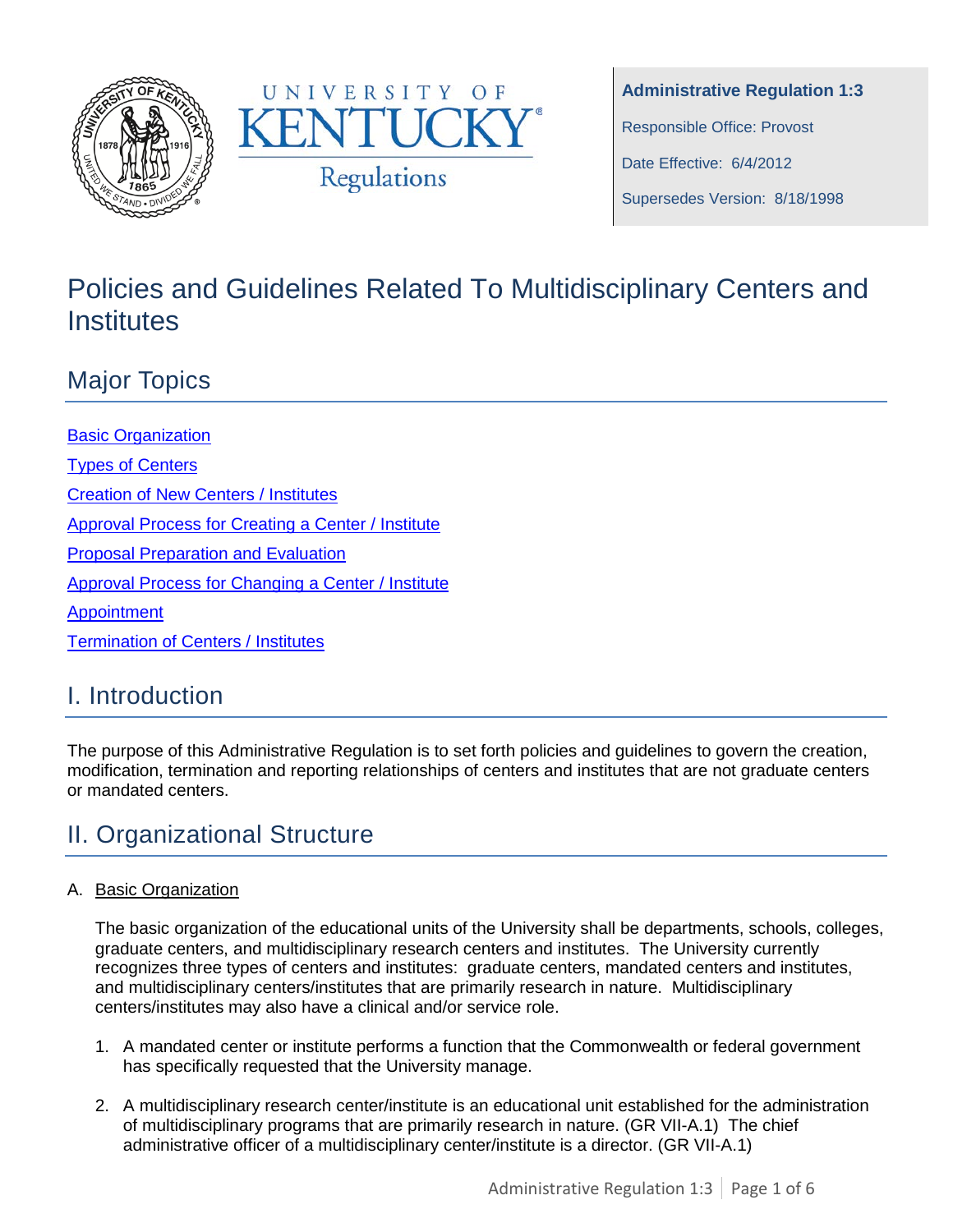3. A graduate center is an educational unit of an interdisciplinary or multidisciplinary nature, which is equivalent to a department and is located administratively in The Graduate School. These graduate centers are associated with graduate programs and their attendant courses and research. (GR VII-A.1) Its faculty have primary appointments within a college, or in some cases within the graduate center. Graduate center directors shall report to the Dean of The Graduate School, who in turn reports to the Provost. Academic programs and courses are approved, dropped, suspended, or terminated in accordance with University and Council on Postsecondary Education policies.

#### <span id="page-1-0"></span>B. Types of Centers

Although the University currently recognizes three types of centers and institutes, it may be possible for centers and institutes to perform functions that embrace more than one of these three categories. In those cases, the reporting relationship will be in accordance with the defined function.

- 1. In cases where a center/institute has a graduate degree program, the center/institute will report as defined for a graduate center.
- 2. In cases where a center/institute has a mandated function as well as other functions such as multidisciplinary research but excluding a graduate degree program, the center/institute will report as defined for a mandated center.
- 3. In cases where a multidisciplinary center/institute also has a clinical and/or other service functions, the center/institute will report and be handled as a multidisciplinary center/institute as described in this AR.

#### <span id="page-1-1"></span>III. Creation of New Centers / Institutes

There are many mechanisms that bring faculty together in informal working groups with a research focus. Some of these working groups are in response to national initiatives; some grow out of campus initiatives; and still others result simply from the broad interaction among faculty that characterizes a great, researchoriented university. These working groups often interact for a period of time in which they discuss mutual interests and seek funds that will enable them to test the feasibility of their multidisciplinary interests. As the discussion proceeds and the group decides on a particular focus, it may become desirable to organize the working group formally as a center/institute.

During these formative stages and particularly as working groups respond to funding initiatives, it may be desirable to use the terminology "center" or "institute" as the title for a working group submitting a particular proposal. In these situations, the working group should inform and seek approval for this tentative use of the "center" or "institute" title from appropriate chairs and deans. This tentative use of the center/institute title is designed to give faculty flexibility in the early stages of the development of a center/institute. If funding is secured from internal and/or external sources, the working group is required to begin the formal approval process, described in this AR.

The deans, Provost and the Vice President for Research have a role to play in the successful development of research programs in general and multidisciplinary activities specifically. The sections that follow provide the overarching principles that guide the development and establishment of a center/institute, provide the mechanism for formally creating a center/institute, define the reporting relationships within and external to the center/institute, and define the procedure for terminating a center/institute.

A. It is appropriate, at all stages of the discussions that may lead to centers/institutes, for faculty to keep their chairs, deans, and other administrators apprised of their activities. Such notification need not be formal but is meant to keep all parties well informed on the progress of any discussion that might directly or indirectly impact faculty time and effort.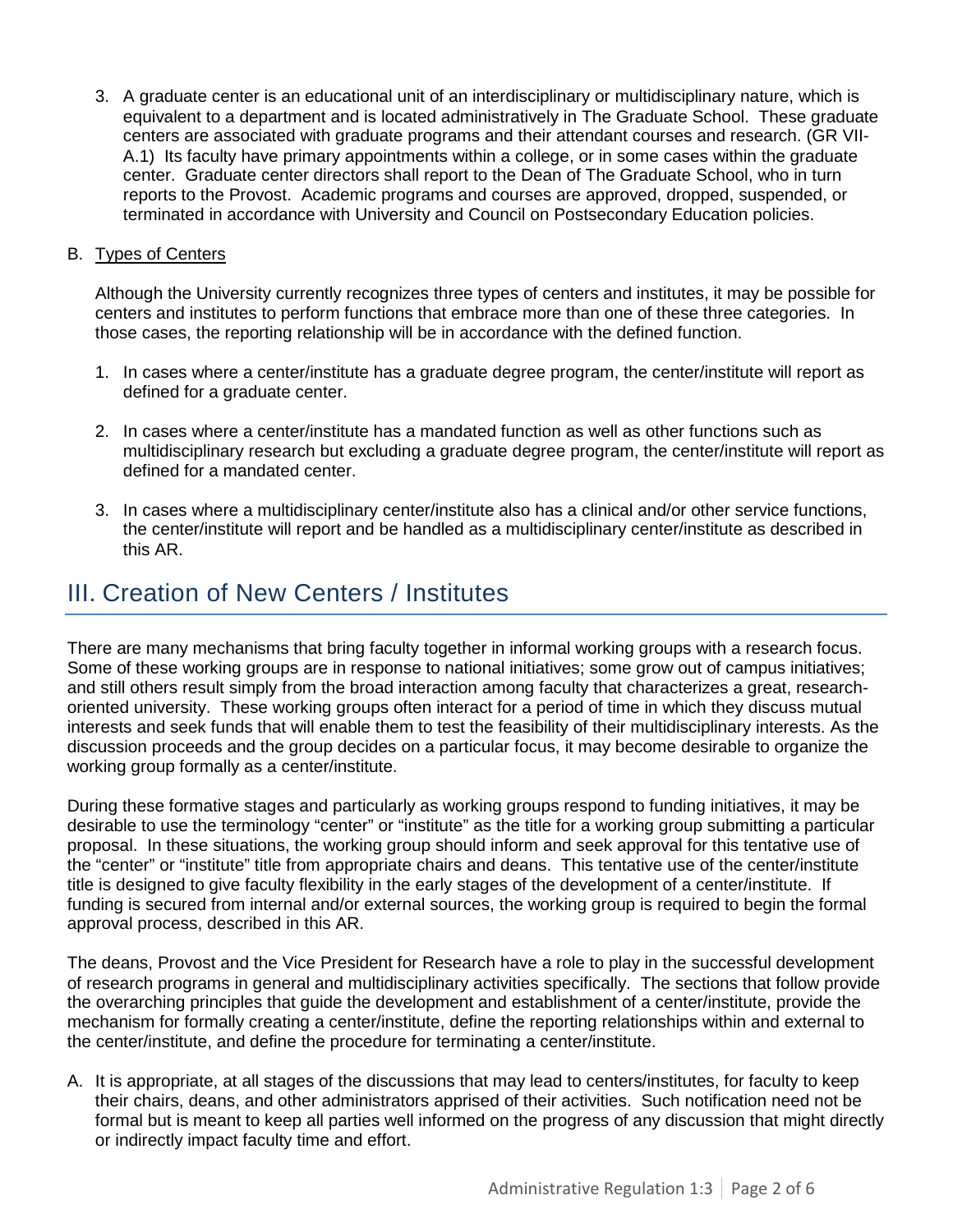B. Multidisciplinary centers/institutes shall be established and administered in a way that maximizes their flexibility to respond to new research priorities and their ability to maintain academic integrity.

## <span id="page-2-0"></span>IV. Approval Procedures for Creating a Center / Institute

- A. When discussions among faculty and/or administrators reach a level where there is agreement to proceed with the creation of a center/institute, the faculty and/or administrators should prepare a proposal that addresses the topics in Section V of this AR.
- B. When the proposal has been finalized, the evaluation process described in Section V of this AR should be followed. Depending on the reporting relationships of the center/institute, the evaluation process will require the following approvals.
	- 1. Centers/institutes within a college. Recommended by appropriate chairs, recommended by the dean of the college, and recommended by the Provost to the President. If the President supports the recommendation, the President will submit it to the Board of Trustees for action. The Provost will consult with the Vice President for Research as part of the approval process.
	- 2. Centers/institutes among colleges. Recommended by appropriate deans and the Vice President for Research to the Provost, who makes a final recommendation to the President. . If the President supports the recommendation, the President will submit it to Board of Trustees for action.

### <span id="page-2-1"></span>V. Proposal Preparation and Evaluation

- A. Proposal Format. A proposal for a new center/institute will contain the following information:
	- 1. Goals and significance of proposed center/institute. The proposal should have a concise summary of what the center/institute hopes to achieve and why this activity is important.
	- 2. Justification for creating a center/institute. The proposal should delineate the advantages of working together under the auspices of a "center/institute" rather than a "working group" or some other title.
	- 3. Faculty leadership. No center/institute will succeed without the committed leadership of the faculty. The proposal should indicate the person who will act as the center/institute's spokesperson. The spokesperson may or may not ultimately become the center/institute's director. (See Section VIII for the appointment process)
	- 4. Reporting relationships. The proposal should indicate the reporting relationships for the new center/institute according to the following guidelines.
		- a. Centers/institutes within a college. A center/institute involving faculty and resources from two or more departments within the same college may be established within the college. For the purposes of the research component of their activity, faculty involved in the center/institute shall report to a director. The director will report to the dean of the college.
		- b. Centers/institutes among colleges. A center/institute involving faculty and resources from two or more colleges may be established within the University. Faculty involved in such a center/institute shall report to a director typically chosen from one of the colleges. The director will report to the Vice President for Research. In cases where a multidisciplinary center/institute has other functions such as clinical services, it may be appropriate for the Vice President for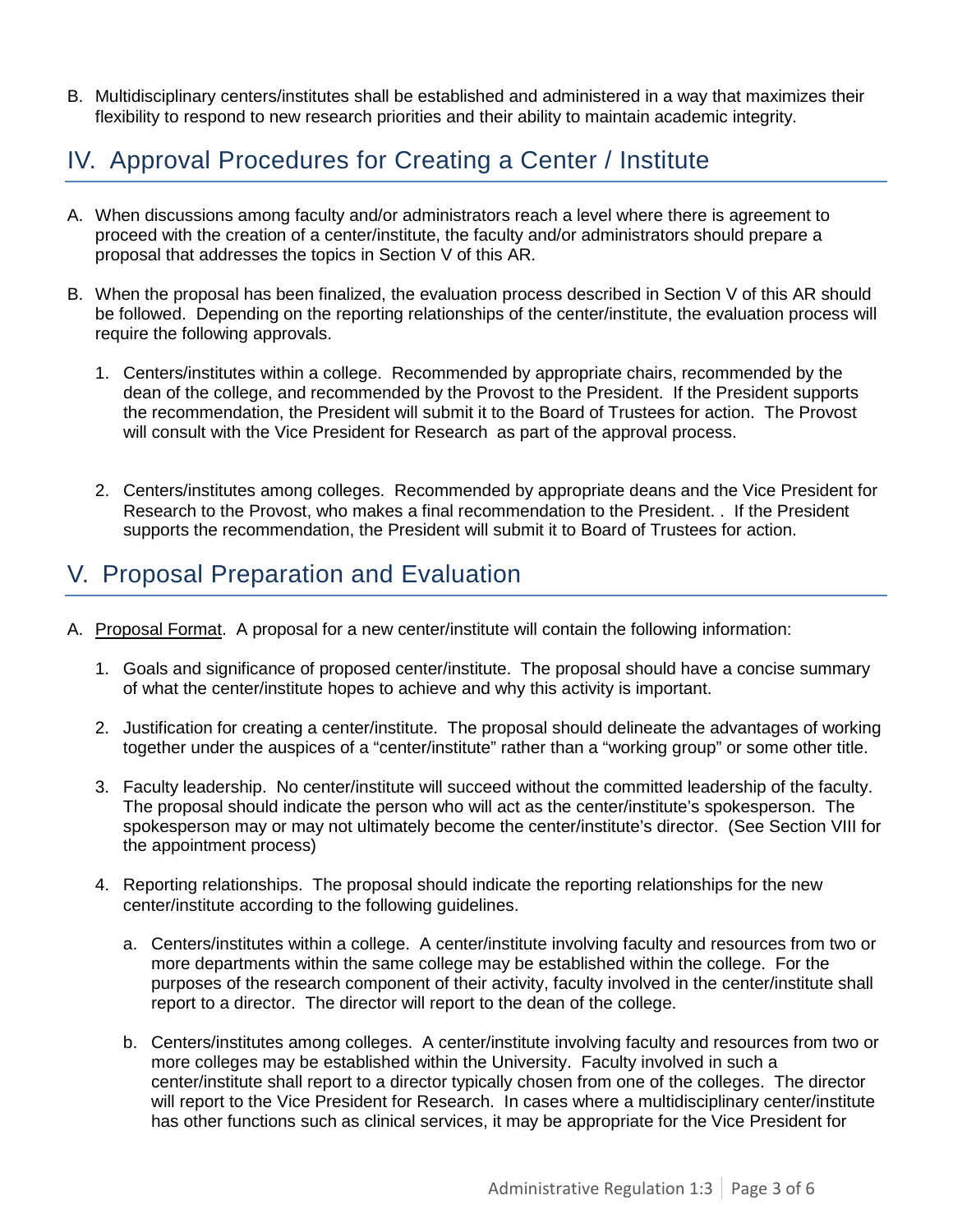Research to delegate management of the center/institute to another senior administrator where the clinical services are provided.

- 5. Staff and facilities requirements. The proposal should indicate whether additional staff and facilities will be needed, what they are needed for, and what interim measures would be workable if new staff or new facilities are not forthcoming. The proposal should focus on critical needs, not just needs that would be described as helpful.
- 6. Equipment or instrumentation, if any, that will be needed. The proposal should indicate if a new center/institute will result in the need for equipment that is not satisfied by the equipment currently available on campus.
- 7. Projected operating costs and proposed source of income. The proposal should provide a proposed three-year operating budget. Expenditure categories should include personnel, benefits, supplies, equipment, travel, and other needs (*e.g.,* consulting, etc.).
- 8. Potential for generating extramural funds. The proposal should indicate possible sources of support such as specific state and federal agencies as well as private-sector entities.
- 9. Other proposed benefits of the center/institute. The proposal should summarize other potential benefits of the center/institute (*e.g.,* training of students, service to the Commonwealth).

#### B. Proposal Evaluation

- 1. Centers/institutes within a college. A proposal for a center/institute involving faculty and resources from two or more departments within the same college should be circulated to other chairs or division directors within the college. A copy should be sent to the Vice President for Research who will circulate the proposal to any other centers and institutes that might have an interest in the proposal. Written comments regarding the proposal should be forwarded to the dean of the college.
- 2. Centers/institutes among colleges. A proposal for a center/institute involving faculty and resources from departments in several colleges should be circulated to all deans of those colleges and to those appropriate chairs or division directors within the colleges. A copy should be sent to the Vice President for Research who will circulate the proposal to any other centers and institutes that might have an interest in the proposal. Written comments regarding the proposal should be forwarded to the Vice President for Research, who will submit the comments to the Provost.

## <span id="page-3-0"></span>VI. Approval Process for Changing a Center / Institute

- A. From time to time, it may be necessary and desirable for a center/institute that has already been established to change its focus or expand its membership to include faculty from other colleges.
- B. In some cases, these changes may be quite substantive; in others, the changes may be minor.
	- 1. In cases where the director and the faculty associates deem the changes to be major (e.g., a college will withdraw from an intercollege center/institute), the procedures described in Sections III and IV will need to be repeated.
	- 2. In cases where the director and the faculty associates deem the changes to be minor (e.g., a new faculty member from a college not previously associated with the center/institute seeks associate membership in the center/institute), the director should contact the appropriate chair and dean of the new faculty associate and seek their written permission.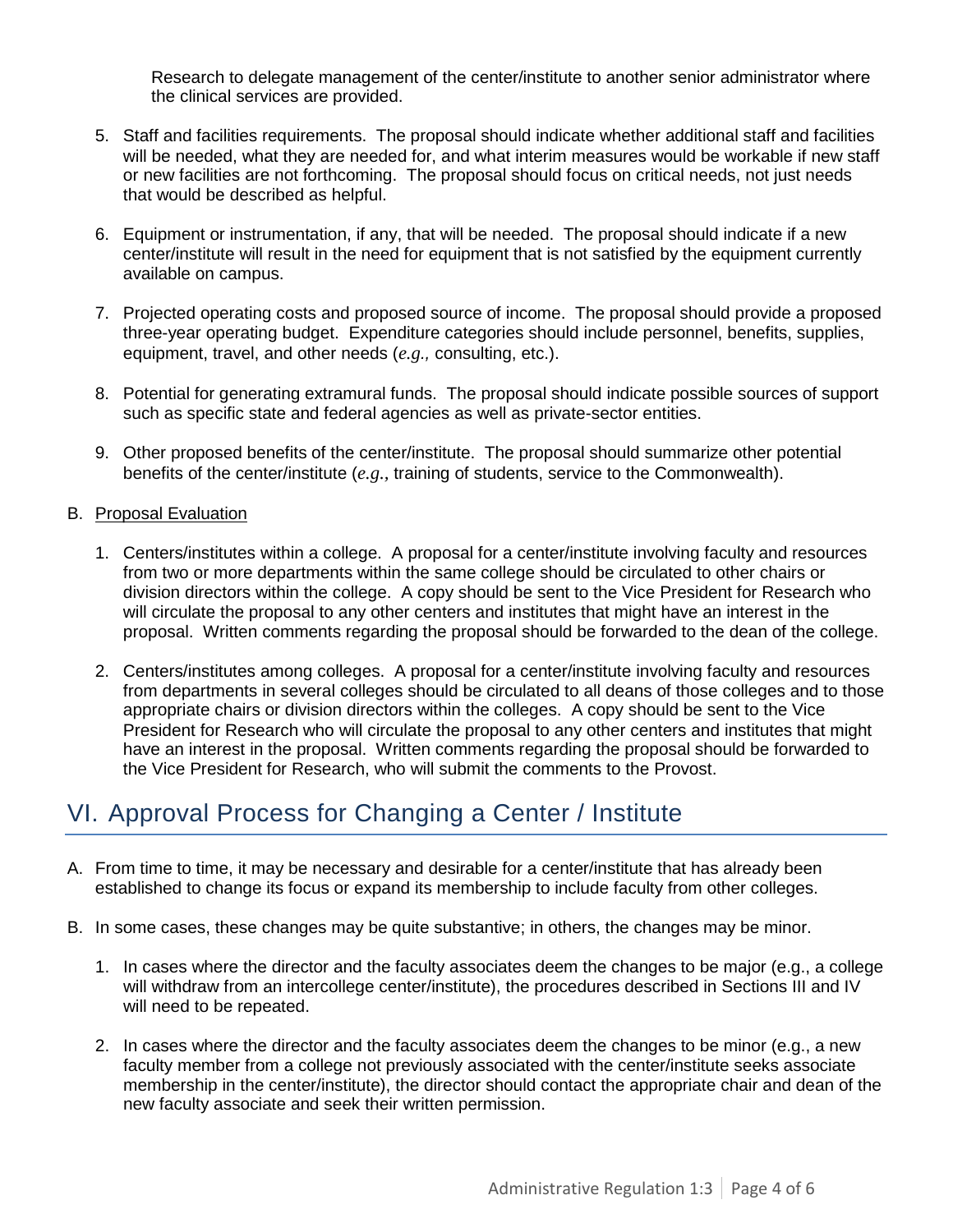3. In cases where it is not clear whether a change is minor or major, the director and faculty associates should meet with the Vice President for Research who will provide guidance on this decision.

### VII. Role and Responsibilities of a Director of a Center / Institute

See GR VII-B.6.

### <span id="page-4-0"></span>VIII. Appointment of a Director, Faculty Associates, and Staff of Center / Institute

#### A. Director

- 1. Selection Process. Recommendations on the appointment of the director will be in accordance with GR VIII-A.3.
	- a. Centers/institutes within a college. The dean of the college, with the advice of the college's chairs, will select the director for recommendation to the Provost. The dean is encouraged to seek the advice of the Vice President for Research.
	- d. Centers/institutes among colleges. The Vice President for Research, in consultation with the appropriate deans, any relevant center and institute directors, and the Provost, will select the director for recommendation to the President.
- 2. Term of Appointment See GR VIII-A.4.d.
- 3. Qualifications See GR VII-B.6.
- B. Faculty Associates and Staff of a Center/Institute

A center/institute shall consist of a director; faculty members who will be appointed on a faculty associate basis; and non-faculty employees. Each faculty associate will be appointed on the recommendation of the director of the center/institute and the appropriate educational unit administrator. Academic rank shall not be conferred by a multidisciplinary center/institute nor tenure acquired solely through service in such a unit. Faculty associates will report directly to a chair and dean of an academic college; the director will consult with the chair and dean in determining the time and effort that a faculty associate can devote to center/institute activities.

C. Recruitment

Recruitment shall be done in accordance with AR 3:5.

## IX. Review of Centers / Institutes

The performance of each educational unit, including any college, community college, school, department, graduate center or interdisciplinary instructional program in the University as well as its chief administrative officer, will be reviewed annually and evaluated periodically (GR IX; AR 1:4). Centers/institutes will be evaluated in the context of the unit or units in which they are housed.

### <span id="page-4-1"></span>X. Termination of Centers / Institutes